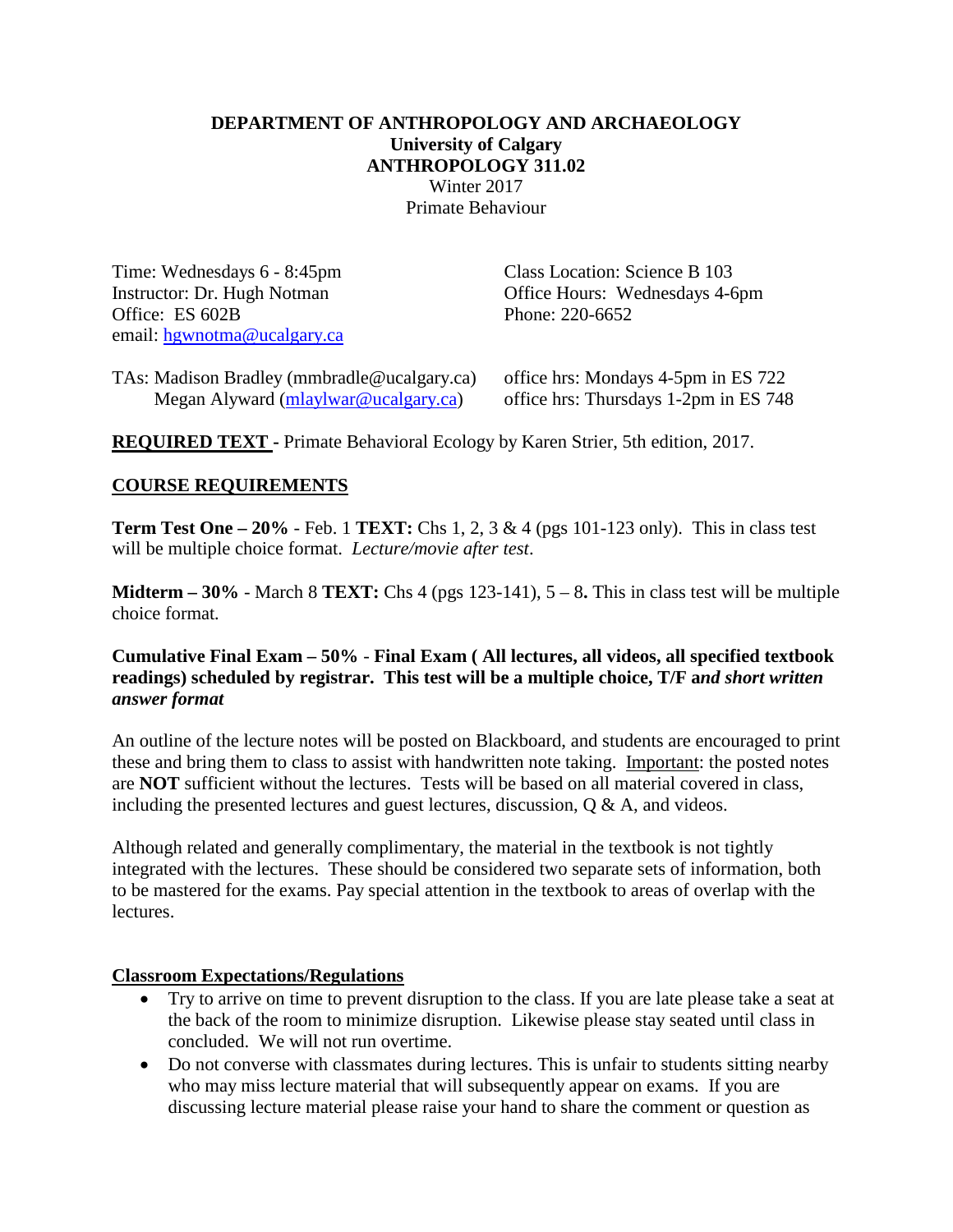that will benefit the whole class. Relevant interruptions are welcome. You may also email questions which will be answered in the next lecture.

- All email enquiries about term tests or exams will be answered in class.
- **USE OF LAPTOP COMPUTERS OR OTHER ELECTRONIC DEVICES IS** *NOT* **PERMITED IN CLASS. Although many students use laptops legitimately to take notes, past experience has demonstrated that the few who do not use their computers appropriately during class are too big a distraction to other students who are trying to concentrate. Therefore, NO laptops are allowed.**
- **Please turn off cell phones during class.**

**Classroom Examination Instructions** – Exam room security is taken very seriously. Term test one and the midterm will be held in class, which is crowded. To ensure exam security please see and follow the **Classroom Examination Instructions** on the class web page.

Missed tests automatically receive a score of zero. In the event of an emergency or illness, the Anthropology office (220-6516) or the instructor **MUST** be notified **BEFORE** the exam, and documentation **MUST** be provided before a make-up test will be scheduled. Performance on make up exams is typically lower than those taken with the class.

**Tests are NOT returned to students.** I will go over the test IN CLASS the week after the test, by which time marks will be available on Blackboard. If you would like to consult your test, you may come to our posted office hours, or make an appointment. If, after consulting the key, your notes, and the text you have concerns about the marking of your exam, you will be asked to provide a detailed written statement of your concern. Your exam will then be re-graded in its entirety, and marks will be raised, lowered or left unchanged as is warranted. Deadline for the submission of written statement is one week after results of an examination have been posted.

*No special arrangements will be made following a poor test performance.* For example, we cannot change the weighting of the tests, allow retakes, or accept alternate assignments in lieu of the test. Prepare in advance to ensure a good test performance – this is your opportunity to perform well, not later. After the test no changes will be made.

| $A+$  | 94.9-100        | А      | 89.9-94.8%      | $A -$           | 84.9-89.8%     |
|-------|-----------------|--------|-----------------|-----------------|----------------|
| $B+$  | 79.9-84.8%      |        | 749-798%        | $B -$           | 70.9-74.8%     |
| $($ + | $66.9 - 70.8$ % |        | $62.9 - 66.8$ % | $\mathcal{C}$ – | 58.9-62.8%     |
| $D+$  | 54.9 % - 58.8%  | $\Box$ | 49.9-54.8%      | <b>H</b>        | 49.8 and below |

# **ACADEMIC ACCOMMODATIONS**

<http://www.ucalgary.ca/access/accommodations/policy>

Students needing an Accommodation because of a Disability or medical condition should communicate this need to Student Accessibility Services in accordance with the Procedure for Accommodations for Students with Disabilities

Students needing an Accommodation based on a Protected Ground other than Disability, should communicate this need, preferably in writing, to "(Instructor) (Associate Dean) (Department Head) (other designated person)"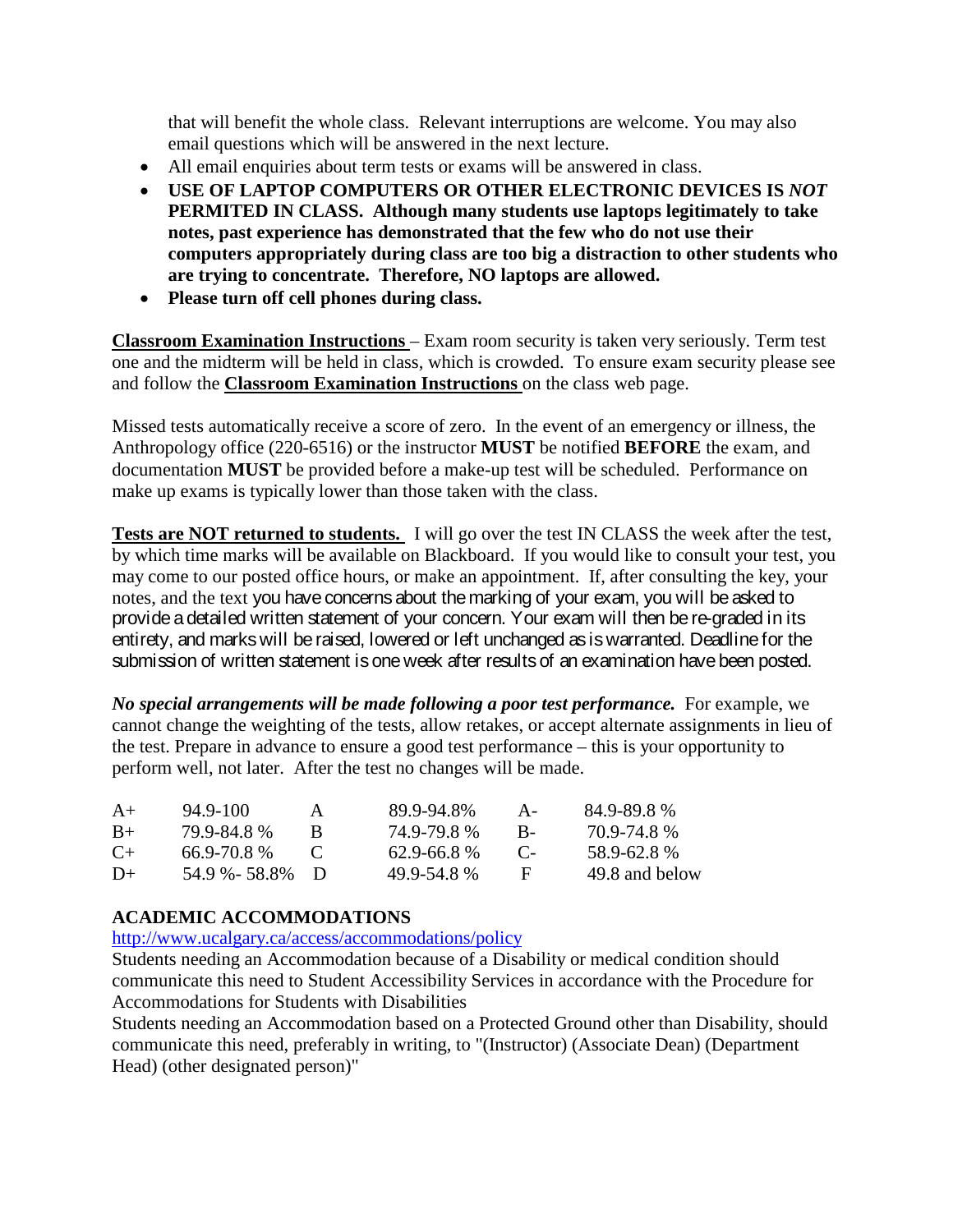# **ACADEMIC INTEGRITY**

Academic integrity is essential to the pursuit of learning and scholarship in a university, and to ensuring that a degree from the University of Calgary is a strong signal of each student's individual academic achievements. As a result, the University treats cases of cheating and plagiarism very seriously. For detailed information on what constitutes academic misconduct, please refer to the following link:<http://www.ucalgary.ca/pubs/calendar/current/k-2-1.html> All suspected cases of academic dishonesty will be investigated following procedures outlined in the University Calendar. If you have questions or concerns about what constitutes appropriate academic behavior or appropriate research and citation methods, you are expected to seek out additional information on academic integrity from your instructor or from other institutional resources.

# **TEACHING EVALUATIONS / USRIS (Universal Student Ratings of Instruction)**

At the University of Calgary, feedback provided by students through the Universal Student Ratings of Instruction (USRI) survey provides valuable information to help with evaluating instruction, enhancing learning and teaching, and selecting courses. **Your responses make a difference, please participate!** Website: http://www.ucalgary.ca/usri/

**Writing Across the Curriculum:** Writing skills are not exclusive to English courses and, in fact, should cross all disciplines. The University supports the belief that throughout their University careers, students should be taught how to write well so that when they graduate their writing abilities will be far above the minimal standards required at entrance. Consistent with this belief, students are expected to do a substantial amount of writing in their University courses and, where appropriate, instructors can and may use writing and the grading thereof as a factor in the evaluation of student work. The services provided by the Writing Centre in the Effective Writing Office can be utilized by all undergraduate and graduate students who feel they require further assistance.

**Emergency Evacuation Assembly Points**: In the event of an emergency that requires evacuation, please refer to the following link to become familiar with the assembly points for the class:<http://www.ucalgary.ca/emergencyplan/assemblypoints>

# **Freedom of Information and Protection of Privacy Act: Freedom of Information and Protection of Privacy Act**

The University of Calgary is committed to protecting the privacy of individuals who work and study at the University or who otherwise interact with the University in accordance with the standards set out in the Freedom of Information and Protection of Privacy Act. Please refer to the following link for detailed information: <http://www.ucalgary.ca/legalservices/foip> The Department of Anthropology and Archaeology's FOIP (Freedom of Information and Privacy) policy requires all reports/examinations to be returned to students during class time or the instructor's office hours. Any term work not picked up will be placed in the Anthropology and Archaeology Office (ES620) for distribution. Any student not wishing to have their work placed in the office must make alternative arrangements with the course instructor early in the term.